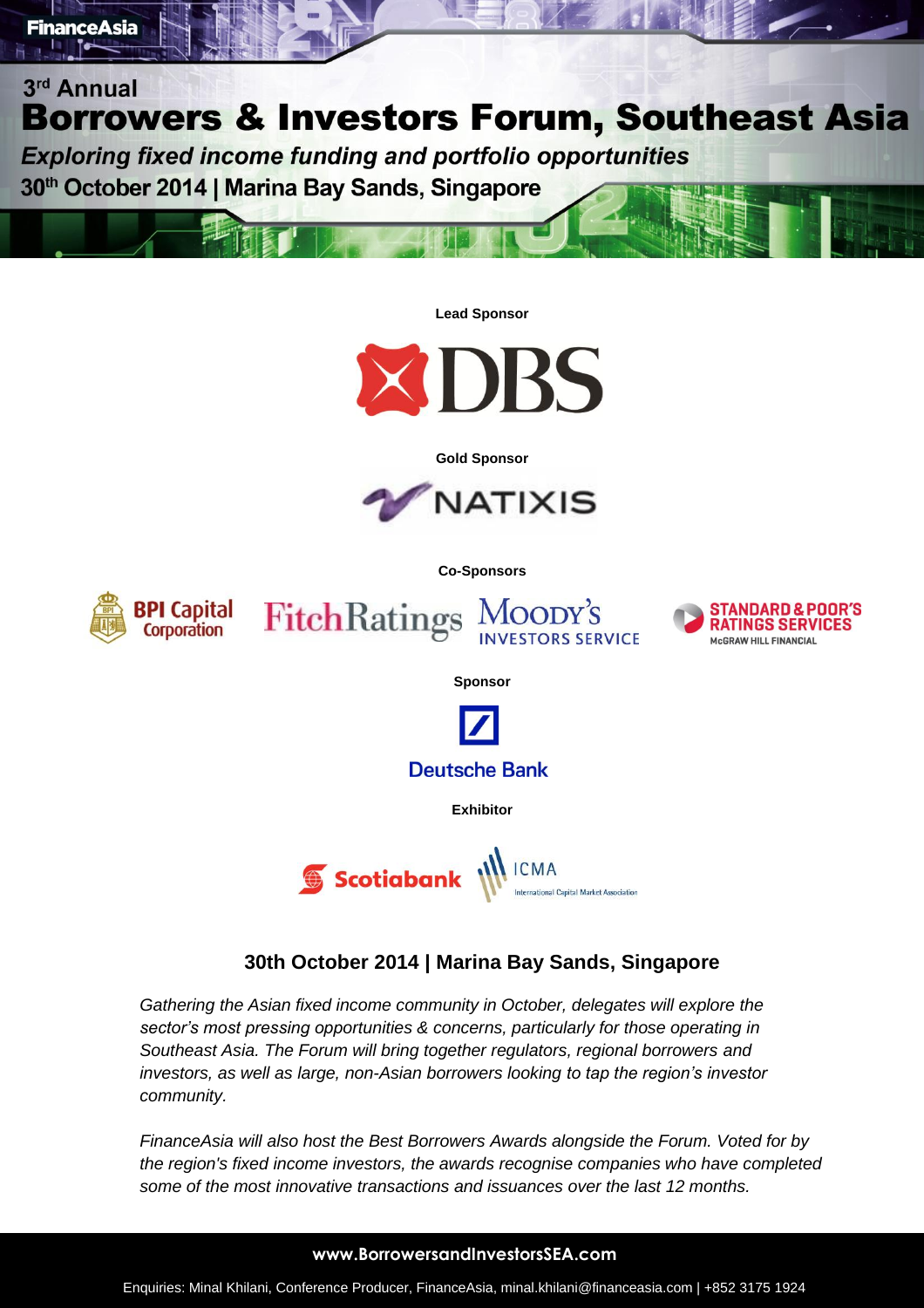**Exploring fixed income funding and portfolio opportunities** 

30<sup>th</sup> October 2014 | Marina Bay Sands, Singapore

### **30th October 2014 | Marina Bay Sands, Singapore**

| Agenda: Borrowers & Investors Forum, Southeast Asia |                                                                                                                                                                                                                                                                                                                                                                                                                                                                                                                                                                                                                                                                                                                                                                                                                                                                                                                                                           |  |
|-----------------------------------------------------|-----------------------------------------------------------------------------------------------------------------------------------------------------------------------------------------------------------------------------------------------------------------------------------------------------------------------------------------------------------------------------------------------------------------------------------------------------------------------------------------------------------------------------------------------------------------------------------------------------------------------------------------------------------------------------------------------------------------------------------------------------------------------------------------------------------------------------------------------------------------------------------------------------------------------------------------------------------|--|
| $09:05 - 09:10$                                     | Chairman's Welcome - Rupert Walker, FinanceAsia                                                                                                                                                                                                                                                                                                                                                                                                                                                                                                                                                                                                                                                                                                                                                                                                                                                                                                           |  |
| $09:10 - 09:50$                                     | Economist Address - Macro view on Asian markets and global risk<br>Where is growth coming from?<br>$\bullet$<br>Market sentiment on stability measures in the west and how plans to boost liquidity are playing<br>$\bullet$<br>out?<br>US Fed moves, European stability and BOJ risks - what does this mean for Asian markets?<br>$\bullet$<br>How to sustain Asia's growth - should corporations be worried?<br>$\bullet$<br>Key risks to the cost of borrowing?<br>$\bullet$<br>How will increased global banking regulation, including Basel III, affect regional banks and, in turn,<br>$\bullet$<br>corporations operating in the region?<br>Presenter:<br>Jayant Menon, Lead Economist, Office of Regional Economic Integration, Asian Development Bank                                                                                                                                                                                            |  |
| $09:50 - 10:30$                                     | Panel: Asia's debt-funding task<br>What's the size of Asia's debt-funding task compared with that globally? Can Asia really overtake<br>$\bullet$<br>the US and Europe?<br>How are market participants managing the following:<br>$\bullet$<br>Regulation and monetary policy<br>Impending interest rate hikes<br>Selection of DCM products - what to choose and when to execute?<br>Lending practices: The trend of global financial disintermediation toward debt securities<br>and changing behaviour of banks<br>How are SMEs accessing sources of financing<br>Moderator:<br>Rupert Walker, Contributing Editor, FinanceAsia<br>Panellists:<br>Robert Pakpahan, Director General of Debt Management, Ministry of Finance of Republic of<br><b>Indonesia</b><br>Damian Glendinning, Vice-President and Treasurer, Lenovo Group<br>Michael Seewald, Managing Director, Corporate & Infrastructure Ratings, Standard & Poor's Rating<br><b>Services</b> |  |
| $10:30 - 11:00$                                     | <b>Networking Break</b>                                                                                                                                                                                                                                                                                                                                                                                                                                                                                                                                                                                                                                                                                                                                                                                                                                                                                                                                   |  |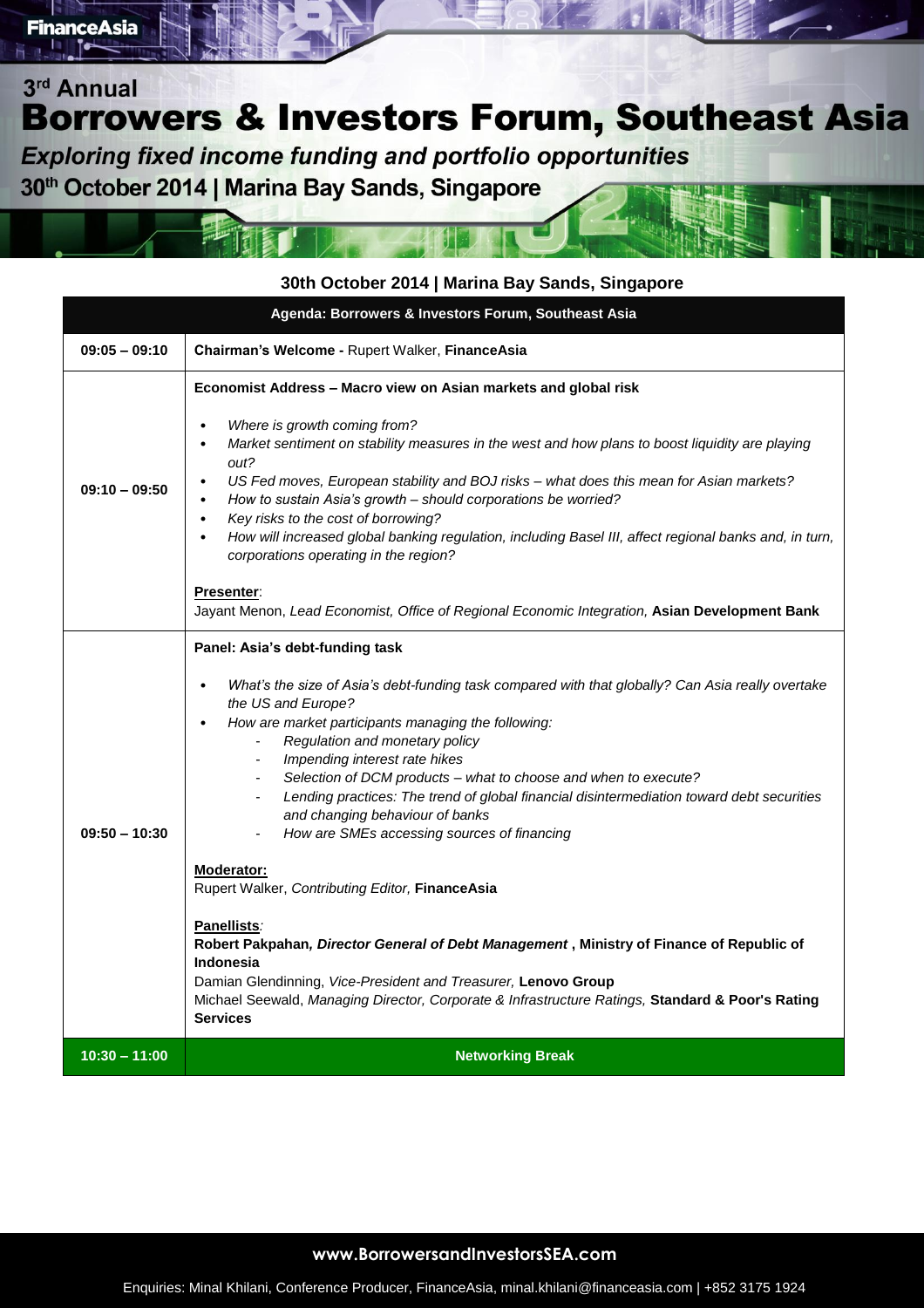**Exploring fixed income funding and portfolio opportunities** 30<sup>th</sup> October 2014 | Marina Bay Sands, Singapore

| $11:00 - 11:40$ | Panel: State of the Asian bond market - shortcomings vs innovation?<br>Issuance in relation to global levels<br>$\bullet$<br>Shortcomings of the Asian Bond Market - why aren't more Asian companies issuing Bonds?<br>$\bullet$<br>Choices in G3 versus local currency<br>$\bullet$<br>Will China continue to dominate?<br>$\bullet$<br>Appetite for credit risk in the market<br>$\bullet$<br>Regional integration in ASEAN<br>$\bullet$<br>Necessary secondary market developments and innovation<br>$\bullet$ |
|-----------------|-------------------------------------------------------------------------------------------------------------------------------------------------------------------------------------------------------------------------------------------------------------------------------------------------------------------------------------------------------------------------------------------------------------------------------------------------------------------------------------------------------------------|
|                 | Moderator:<br>Evan Thorpe, Head of Market Analysis, Dealogic                                                                                                                                                                                                                                                                                                                                                                                                                                                      |
|                 | Panellists:<br>Charlie Wang, Chief Investment Officer, Sentosa Capital<br>Clifford Lee, Managing Director, Head of Fixed Income, DBS<br>Dennis Montecillo, President, BPI Capital Corporation<br>Rahul Ghosh, Vice President - Senior Research Analyst, Corporate Finance Group, Moody's<br><b>Investors Service</b>                                                                                                                                                                                              |
|                 | Panel: The quest for yield in Asia                                                                                                                                                                                                                                                                                                                                                                                                                                                                                |
| $11:40 - 12:20$ | How are investors identifying alpha?<br>$\bullet$<br>Understanding the credit premium between US and Asian markets<br>- Risk of default<br>- Quality of bond indentures<br>Severity of loss<br>$\sim$<br>Asian covenants in a global context<br>$\bullet$<br>Pros and cons of Reg-S vs 144A<br>$\bullet$<br>New structures to consider<br>$\bullet$<br>The liquidity premium<br>$\bullet$                                                                                                                         |
|                 | Moderator:<br>Vijay Chander, Executive Director - Fixed Income, Asia Securities Industry & Financial Markets<br><b>Association (ASIFMA)</b>                                                                                                                                                                                                                                                                                                                                                                       |
|                 | Panellists:<br>David Lai, Investment Director, Fixed Income, Eastspring Investments<br>Devan Selvanathan, Managing Director, Head of Global Debt Platform, Asia Pacific, Natixis<br>Kalai Pillay, Senior Director & Head of Asia-Pacific Industrial Ratings, Fitch Ratings<br>Todd Schubert, Head of Fixed Income Research, Bank of Singapore                                                                                                                                                                     |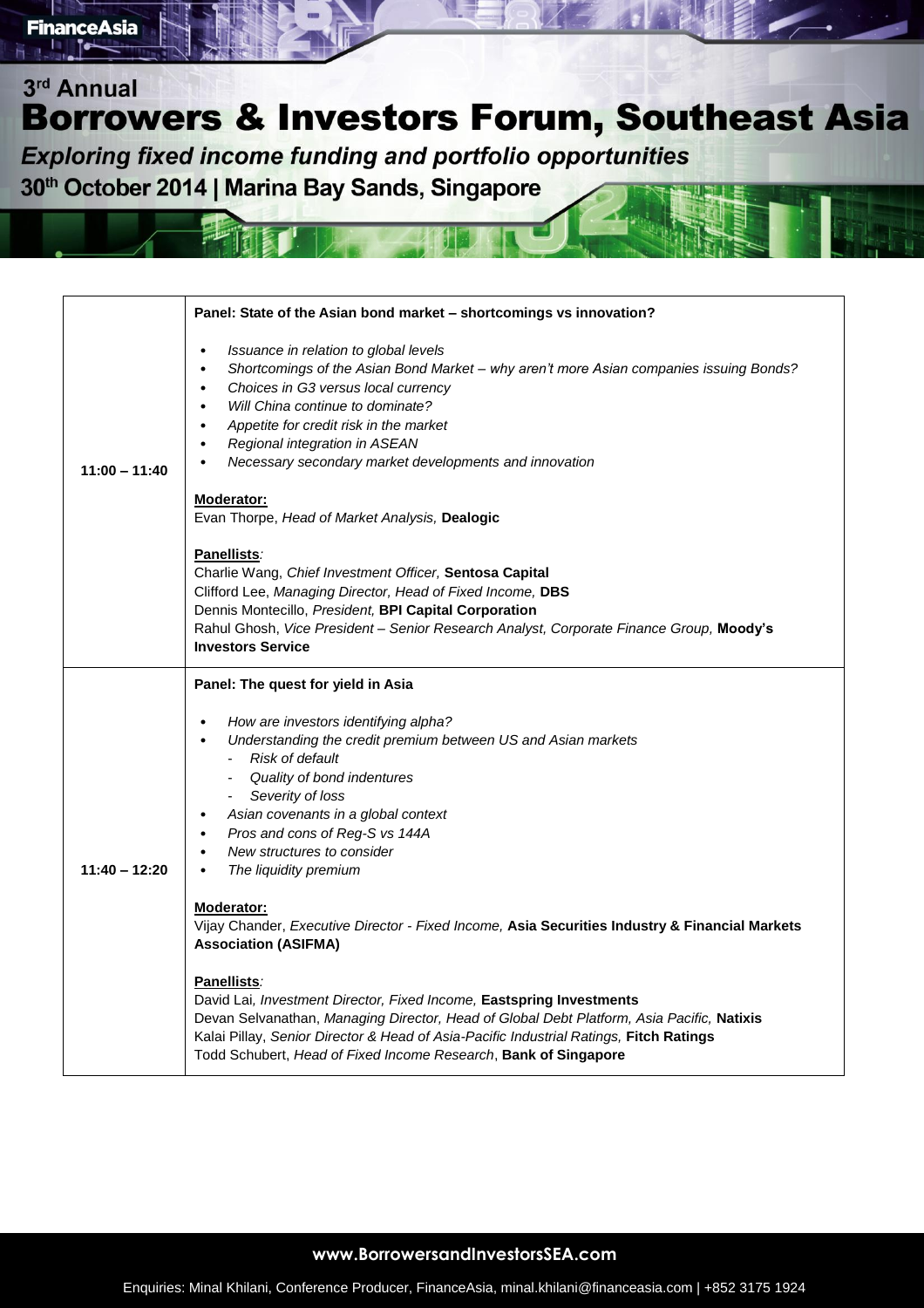**Exploring fixed income funding and portfolio opportunities** 30<sup>th</sup> October 2014 | Marina Bay Sands, Singapore

| $12:20 - 13:00$ | Panel: Necessary RMB infrastructure for regional corporations and investors                                                                                                                                                                                                                                                                                                                                                                                                                                                                                                                         |
|-----------------|-----------------------------------------------------------------------------------------------------------------------------------------------------------------------------------------------------------------------------------------------------------------------------------------------------------------------------------------------------------------------------------------------------------------------------------------------------------------------------------------------------------------------------------------------------------------------------------------------------|
|                 | What does recent regulation mean for liquidity and the needs of borrowers and investors?<br>$\bullet$<br>Wish list - what is necessary in terms of infrastructure to allow the market to flourish?<br>٠<br>How are global centres defining their value proposition and leveraging their key strengths in<br>٠<br>the fast-growing international RMB market?<br>Singapore as a hub for ASEAN companies<br>$\bullet$<br>Developing wealth management and investment products - risk appetites and tenors<br>$\bullet$<br>FX market in relation to support for offshore RMB investment activities<br>٠ |
|                 | Moderator:<br>Rupert Walker, Contributing Editor, FinanceAsia                                                                                                                                                                                                                                                                                                                                                                                                                                                                                                                                       |
|                 | Panellist:<br>Bernard Wee, Executive Director, Financial Markets Development Department, Monetary<br><b>Authority of Singapore</b><br>Clifford Lee, Managing Director, Head of Fixed Income and Treasury Services, DBS<br>Evan Thorpe, Head of Market Analysis, Dealogic<br>Jayant Menon, Lead Economist, Office of Regional Economic Integration, Asian Development<br><b>Bank</b><br>Larry Cao, Director, Content, Asia Pacific, CFA Institute                                                                                                                                                    |
|                 |                                                                                                                                                                                                                                                                                                                                                                                                                                                                                                                                                                                                     |
| $13:00 - 14:00$ | <b>Networking Lunch</b>                                                                                                                                                                                                                                                                                                                                                                                                                                                                                                                                                                             |
|                 | Panel: Innovative structures in the high yield & leveraged loan market                                                                                                                                                                                                                                                                                                                                                                                                                                                                                                                              |
| $14:00 - 14:45$ | The outlook for loan financing in the region for 2014<br>$\bullet$<br>Banks appetite to lend to a more diverse group of companies, including some with asset-<br>٠<br>light businesses<br>Funding of mergers and acquisitions<br>$\bullet$<br>A look at innovative structures, such as the recent Focus Media buyout and what deals like<br>$\bullet$<br>this might mean for the market<br>Domestic banks in the foray<br>٠<br>Lending in local currencies<br>Re-financing through the bond market                                                                                                  |
|                 | Moderator:<br>Dilip Parameswaran, Founder and Chief Executive, Asia Investment Advisors                                                                                                                                                                                                                                                                                                                                                                                                                                                                                                             |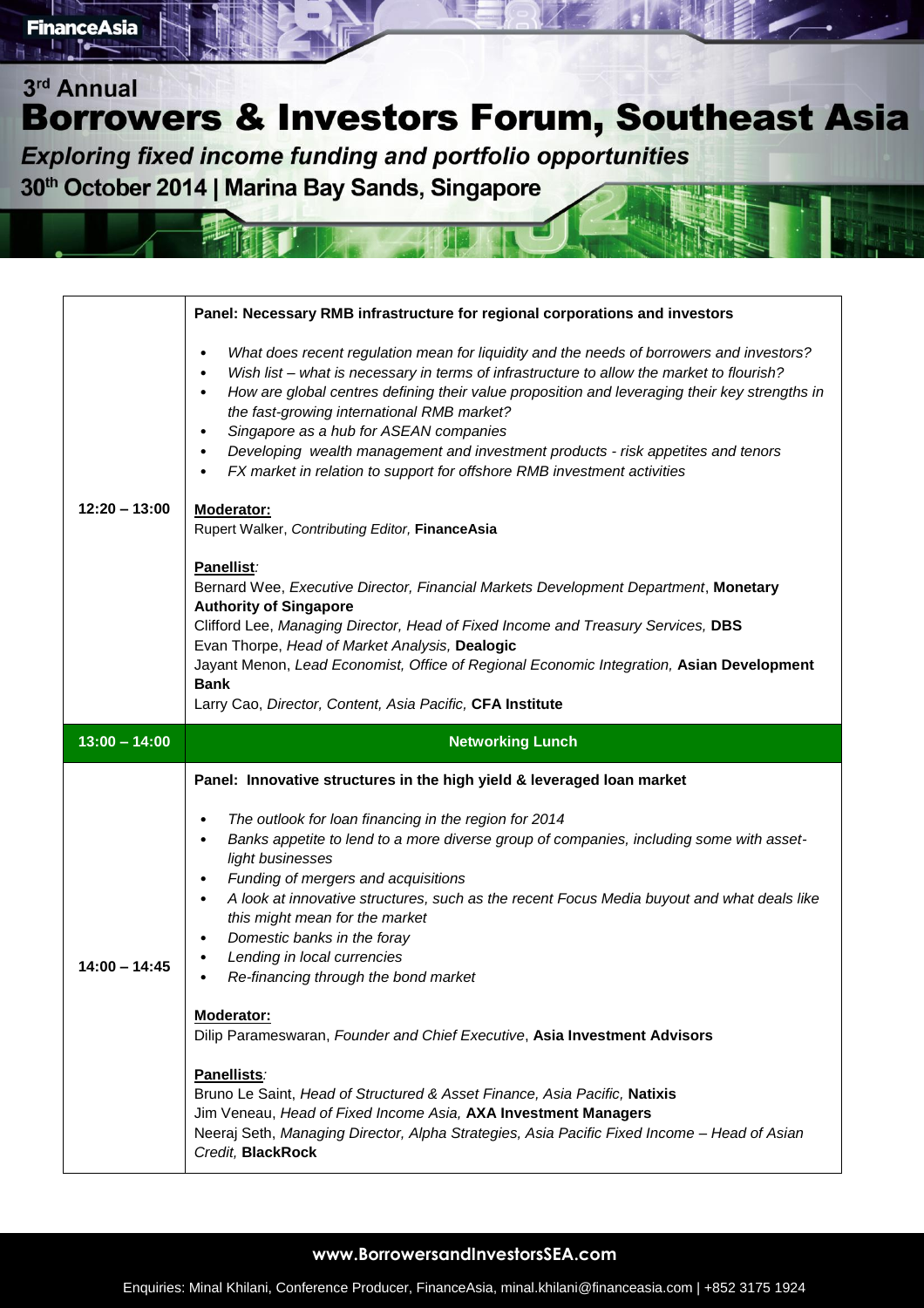**Exploring fixed income funding and portfolio opportunities** 30<sup>th</sup> October 2014 | Marina Bay Sands, Singapore

|                 | Panel: Emerging market debt outlook                                                                                                                                                                                                                                                                                                                                                                                                                                                                                                                                                                                                                                                                                                                         |
|-----------------|-------------------------------------------------------------------------------------------------------------------------------------------------------------------------------------------------------------------------------------------------------------------------------------------------------------------------------------------------------------------------------------------------------------------------------------------------------------------------------------------------------------------------------------------------------------------------------------------------------------------------------------------------------------------------------------------------------------------------------------------------------------|
| 14:45-15:30     | How have global EM funds coped with the rotation back into the US? What have we seen in<br>Asia?<br>What is the case for EM in the current climate by country and product across Asia?<br>$\bullet$<br>Are investors ignoring warning signs?<br>Money supply growth rates<br>Current account deficits<br>Inflation rates<br>Political and currency instability<br>Moderator:<br>Alison Tudor-Ackroyd, Editor, FinanceAsia<br>Panellists:<br>Edward Gustely, Managing Director, Penida Capital<br>Owen Gallimore, Head of Credit Research, ANZ<br>Peter Sengelmann, Senior Portfolio Manager, Asian Bonds Local Currency, ING Investment<br><b>Management</b><br>Tim Jagger, SVP- Portfolio Manager, Fixed Income- Asia, Aviva Investors                     |
| 15:30-16:00     | <b>Networking Break</b>                                                                                                                                                                                                                                                                                                                                                                                                                                                                                                                                                                                                                                                                                                                                     |
|                 |                                                                                                                                                                                                                                                                                                                                                                                                                                                                                                                                                                                                                                                                                                                                                             |
|                 | Presentation: How receptive are investors fixed income ETFs?                                                                                                                                                                                                                                                                                                                                                                                                                                                                                                                                                                                                                                                                                                |
| $16:00 - 16:30$ | What are the unique features of fixed income ETFs compared with ETFs for other asset<br>classes?<br>What are the pricing and trading mechanics of fixed income ETFs?<br>How can investors evaluate a fixed income ETF and manage their interest rate risk?<br>What are the advantages and disadvantages of investing in fixed income ETFs rather than<br>$\bullet$<br>buying a portfolio of individual bonds?<br>How are fixed income ETFs composed? Is there a variety of ETF available based on type of<br>$\bullet$<br>issuer, credit rating, yield, tenor, geography or sector?<br>Are there any recent innovative structures?<br>How active and popular is the fixed income ETF market? Who should buy fixed income<br>$\bullet$<br>ETF <sub>s</sub> ? |